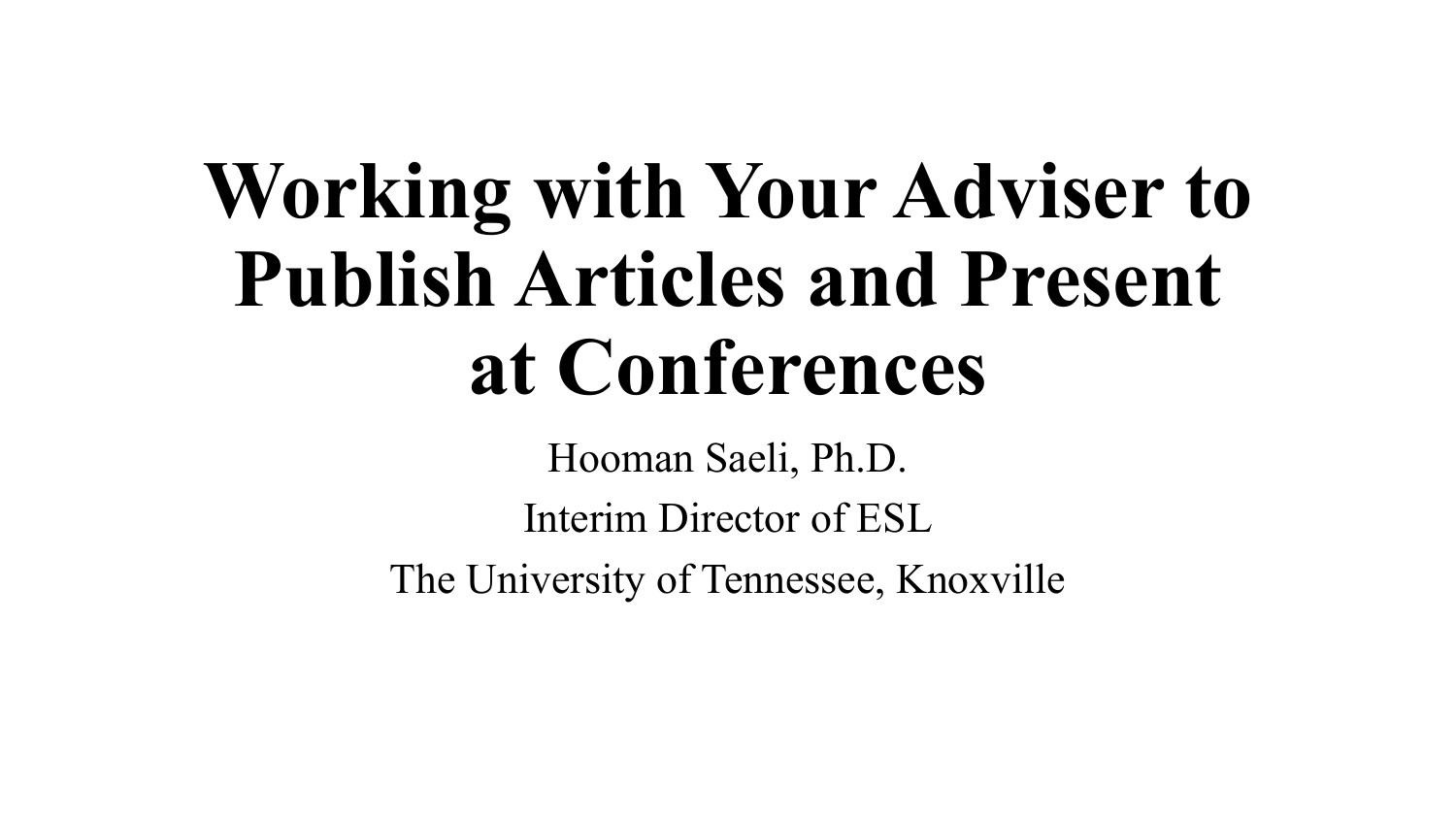# Academic Background

My doctoral degree:

- Oklahoma State University, Stillwater
- August 2011-May 2016
- Doctoral dissertation: August 2014-March 2016
- Dissertation's main ideas:
	- Iranian EFL students' affective engagement with written corrective feedback
	- Teachers' feedback practices: Discrepancies between perceptions and practices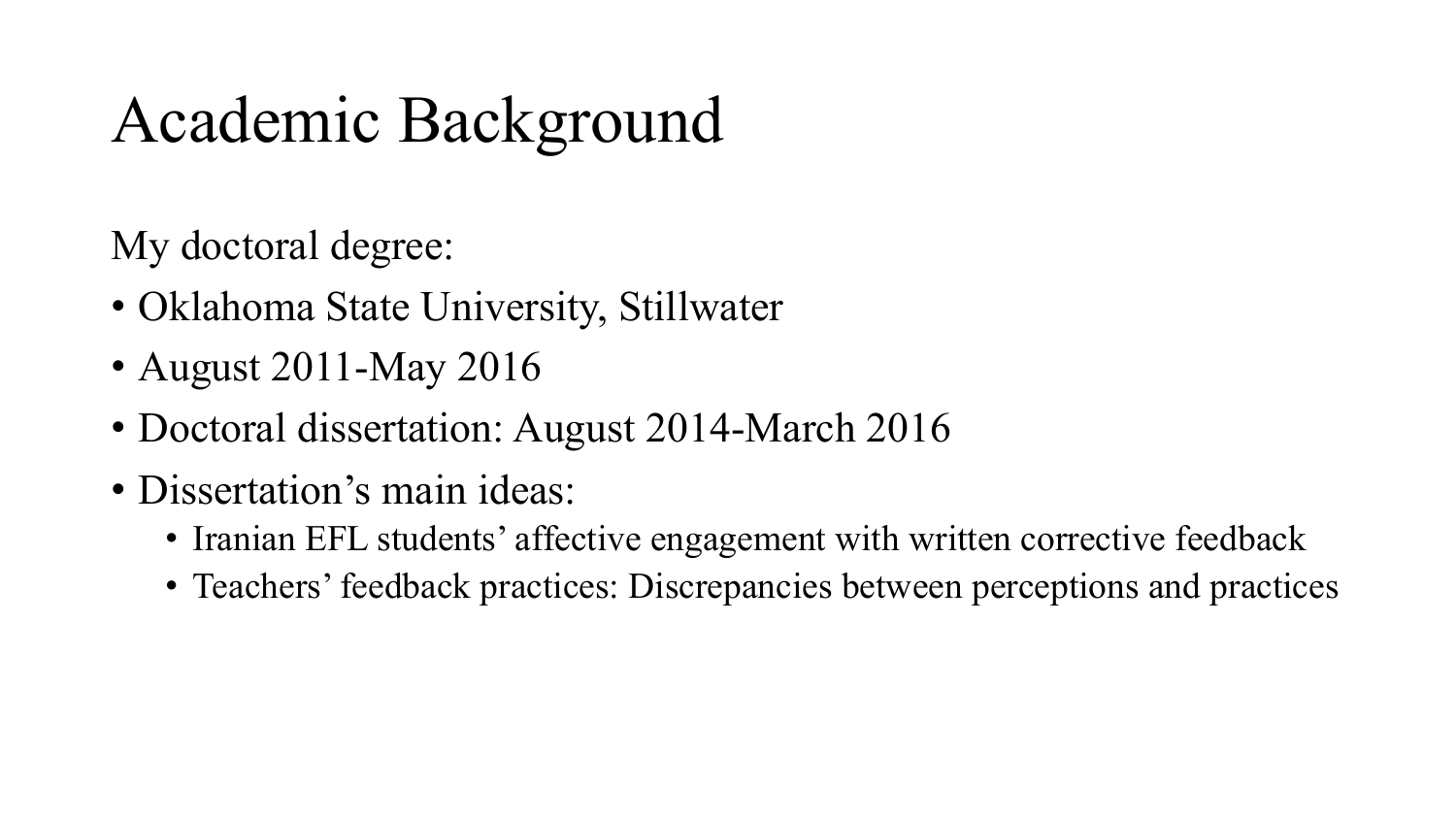# Professional Background

- Interim Director of ESL; Department of English (June 2019-present)
	- Materials development
	- Teacher training
	- Placement tests: Administration and design
- Lecturer in Linguistics and ESL: The University of Tennessee, Knoxville (August 2016-present)
	- Linguistics classes
	- ESL classes
- Member of Composition Committee; Department of English
	- Materials development
	- Teacher training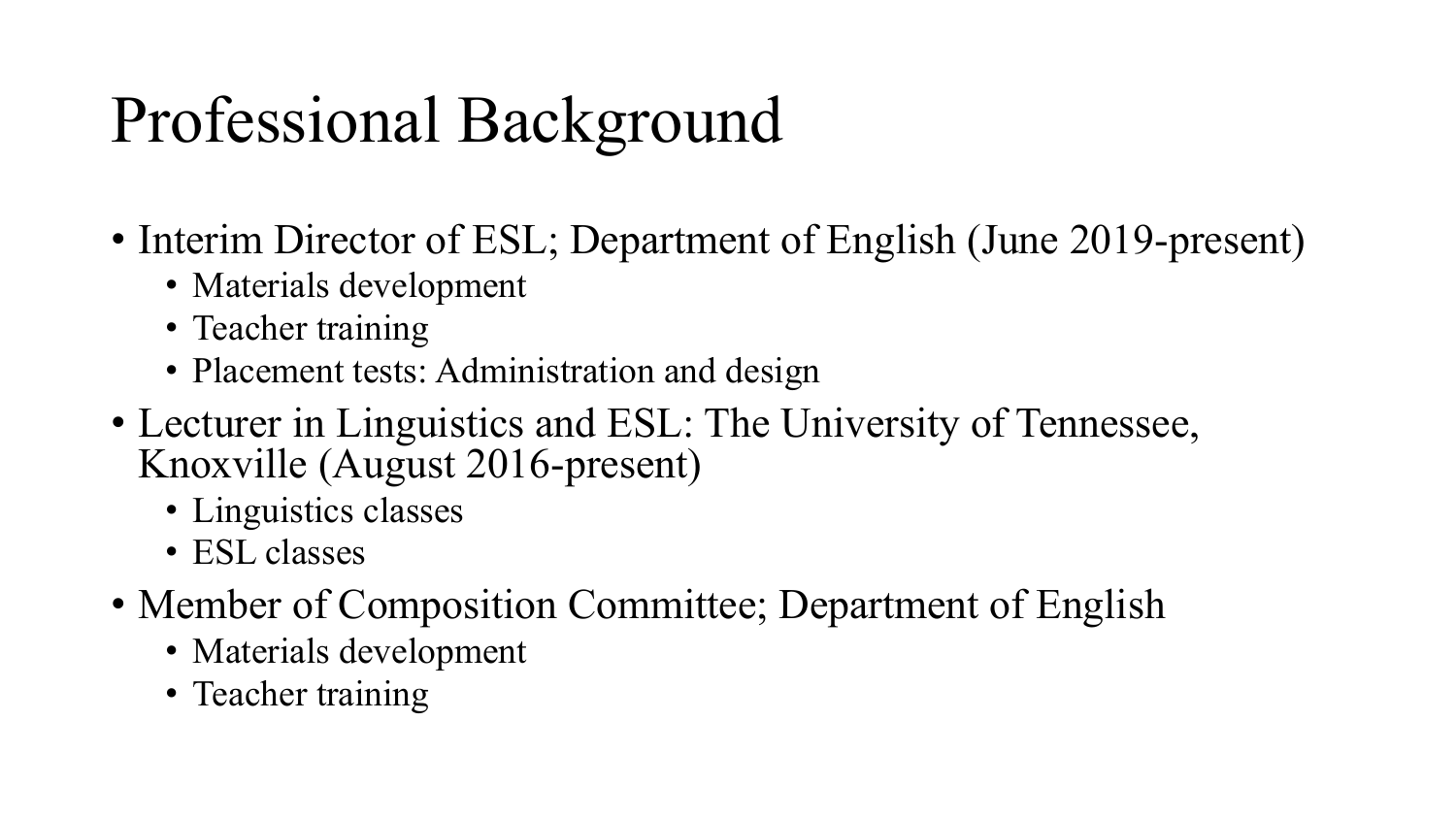#### Background: My Doctoral Committee

My doctoral committee:

- Prof. An Cheng: Genre studies; L2 writing
- Prof. Dennis Preston: Sociolinguistics; folk linguistics
- Prof. Gene Halleck: Language testing; SLA
- Prof. Ravi Sheorey: L2 reading (passed away in 2013)

The committee: Formed in early 2013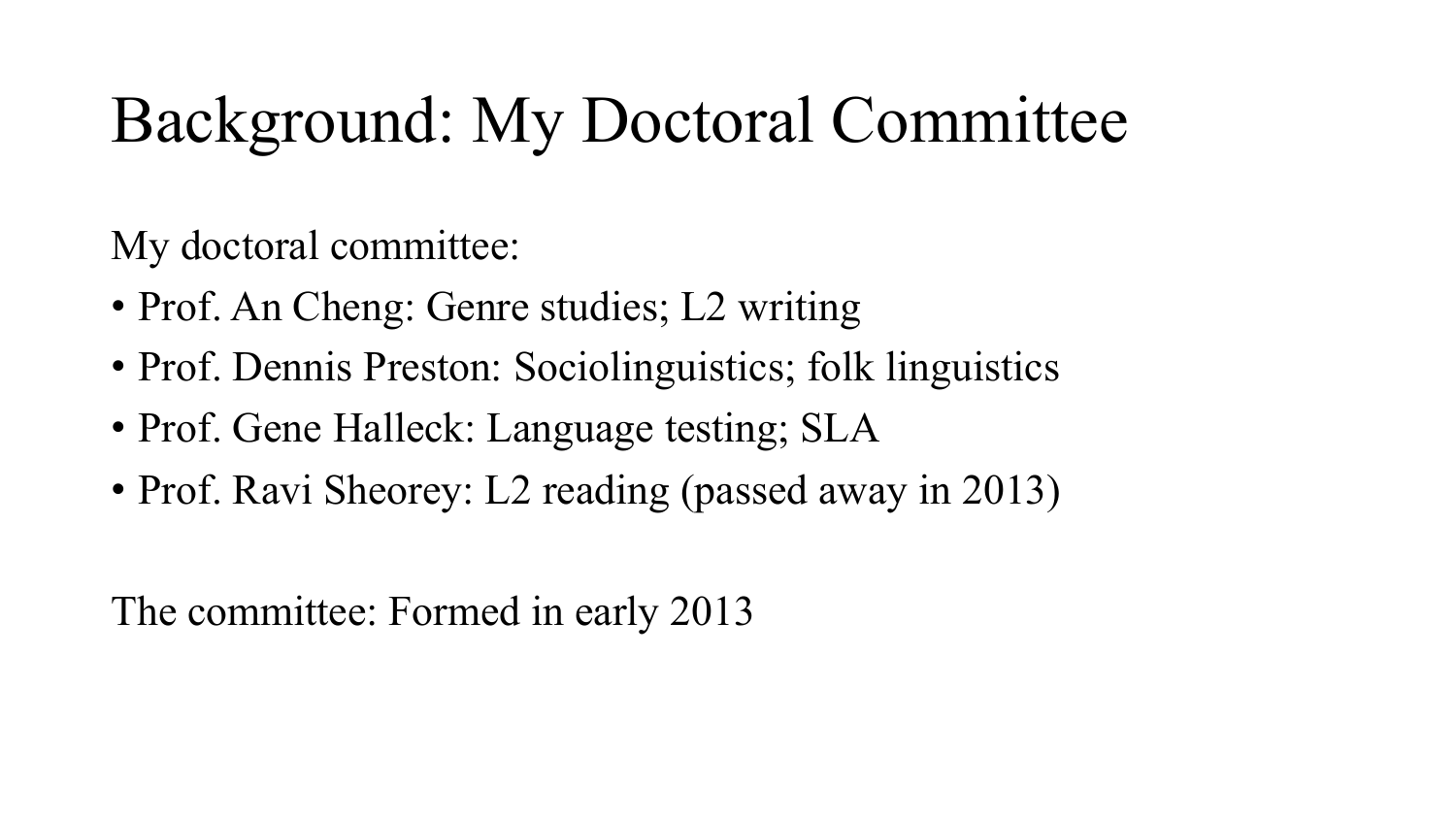# Background: My Adviser

• Prof. An Cheng

https://english.okstate.edu/pages/41-an-cheng

#### • Formation of my doctoral committee:

- Personally approached the chair and the committee
- Exchanged several ideas on L2 writing with Prof.
- Completed the departmental and college paperwor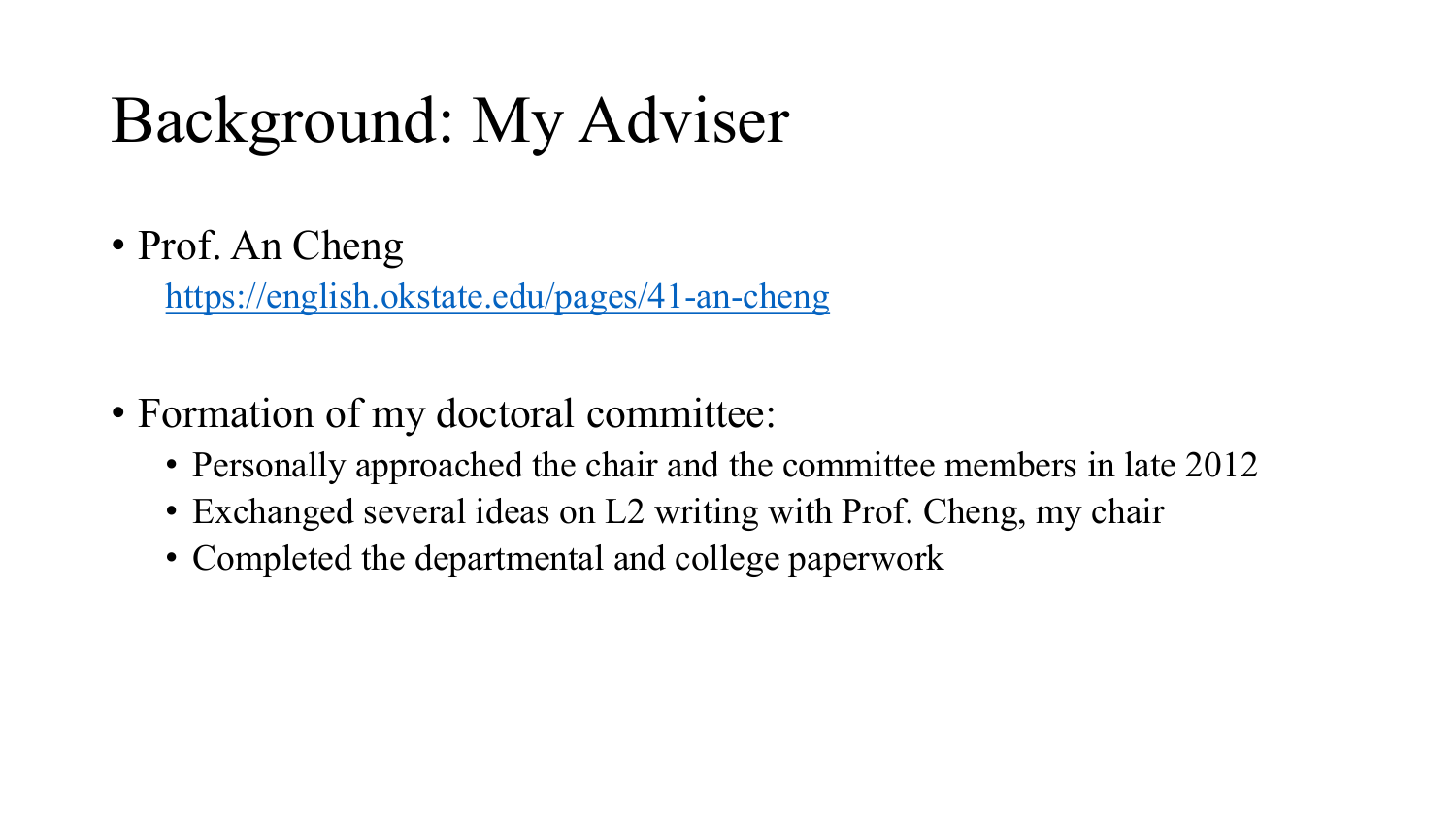#### Dissertation: Timeline

- Topic finalized in late 2013
- Literature review began in August 2014
- Literature review finished in May 2015
- Data collected in the Summer of 2015 (May 2015-August 2015) from 2 Iranian language schools
- Methodology completed in October 2015
- Data analysis completed in December 2015
- Findings and discussion completed in January 2016
- Rough draft submitted in late January 2016
- Final draft completed in February 2016
- Dissertation defended on March 30, 2016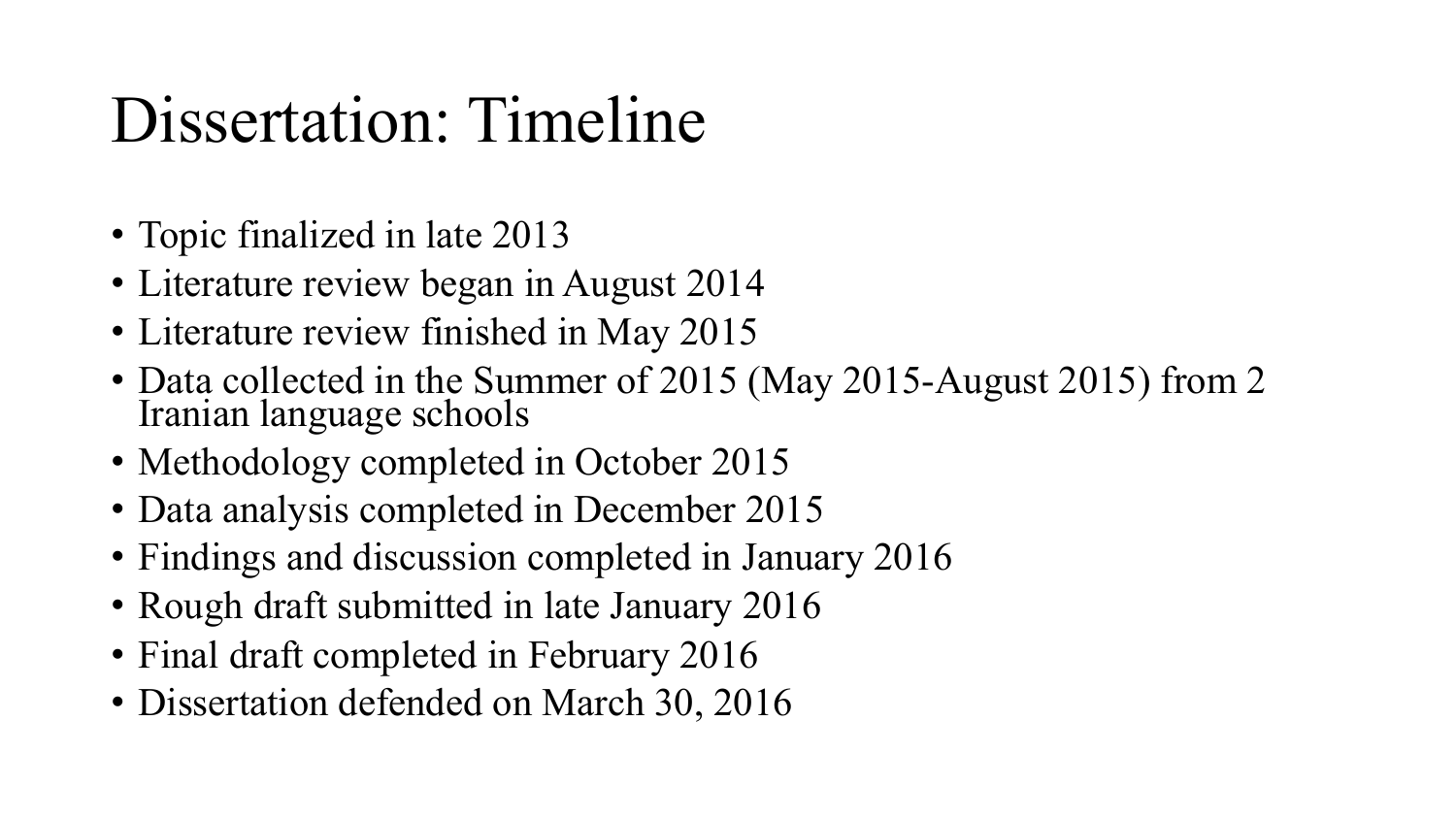## Collaboration with my Adviser: My Dissertation

Prof. Cheng's hands-off approach:

- I was responsible for
	- Picking my topic of my dissertation;
	- Picking my methodology, although I received feedback on the details from my doctoral committee;
	- Collecting my data based on the committee's feedback;
	- Analyzing the data (my interview data are in Farsi);
	- Translating the data to English.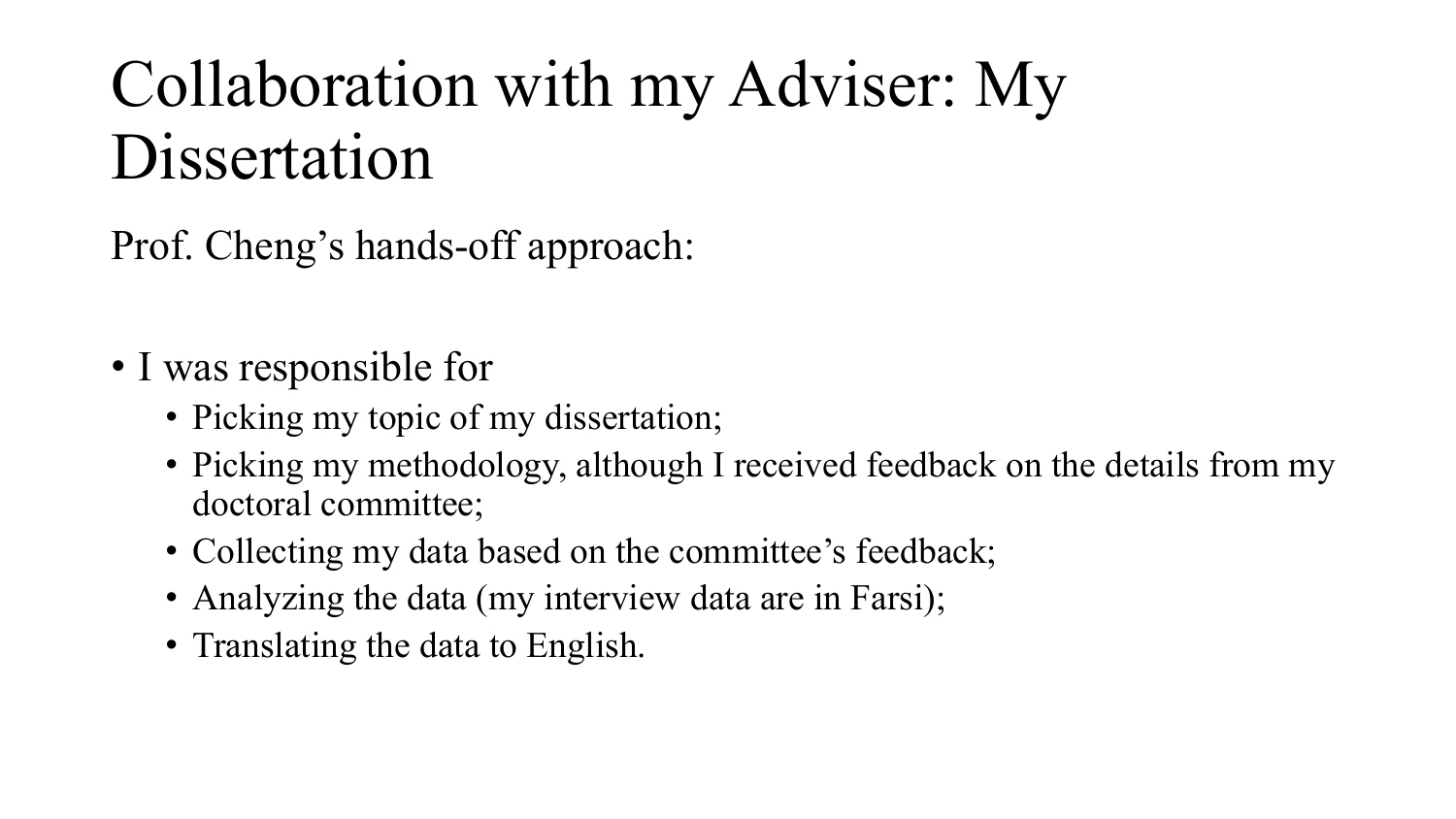#### Collaboration with my Adviser: My Dissertation

- I received extensive help with
	- Developing the coding scheme;
	- Utilizing interview excerpts to corroborate the codes;
	- Writing up the discussion and conclusion sections;
	- Working on the pedagogical implications of the research findings.
- Therefore:
	- My adviser was familiar with my data and findings.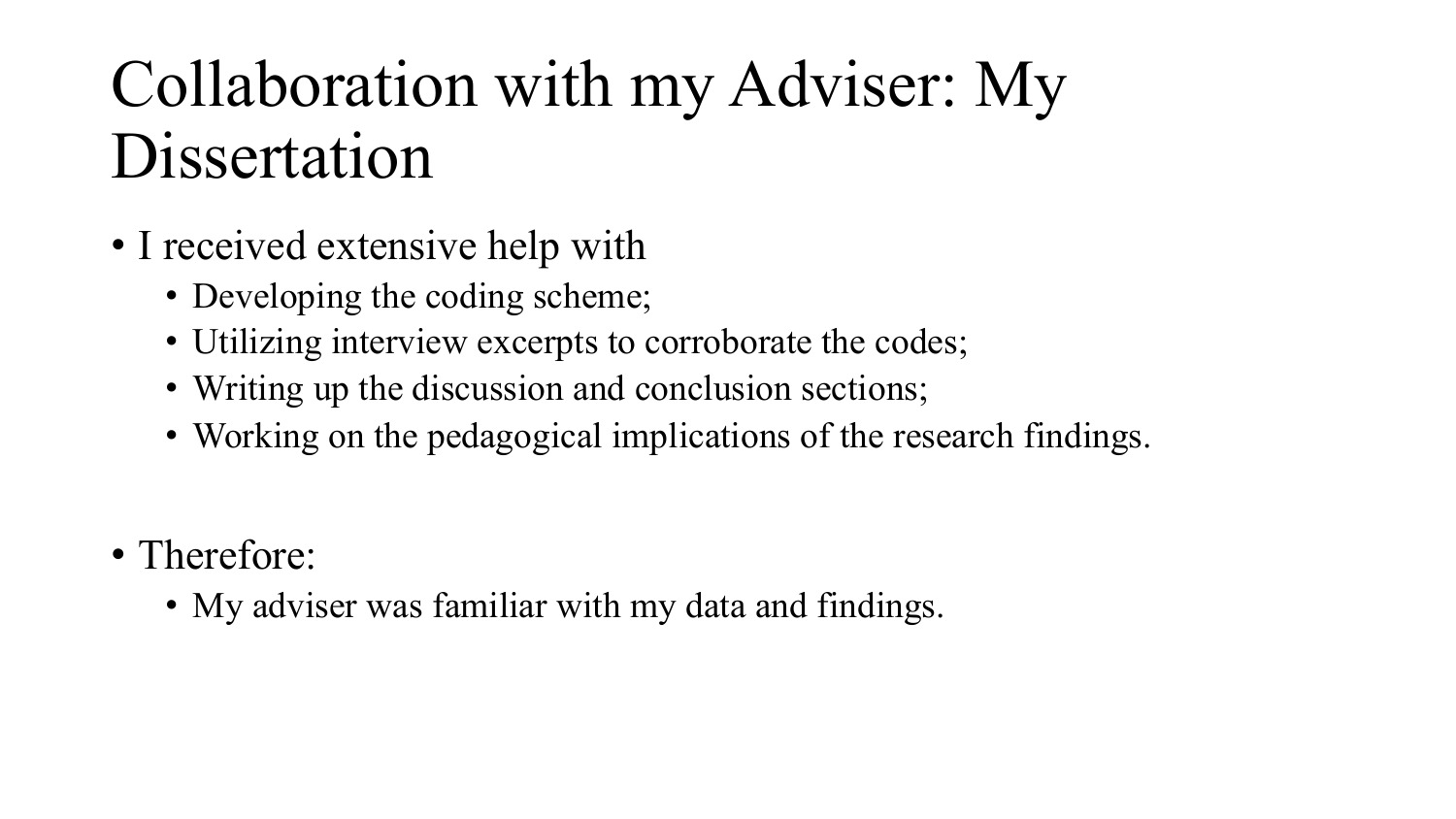- Our meeting during the 2018 AAAL
- Prof. Cheng's extensive experience in L2 topics because of his expertise:
	- Editorial Panel Member of the journal *Applied Linguistics*
	- Editorial Board Member of the journal *English for Specific Purposes*
	- Editorial Board Member of *Journal of Second Language Writing*
- Prof. Cheng agreed to work on publications with me:
	- My research areas were close to his areas of research interests;
	- He was familiar with my background, data, and research findings.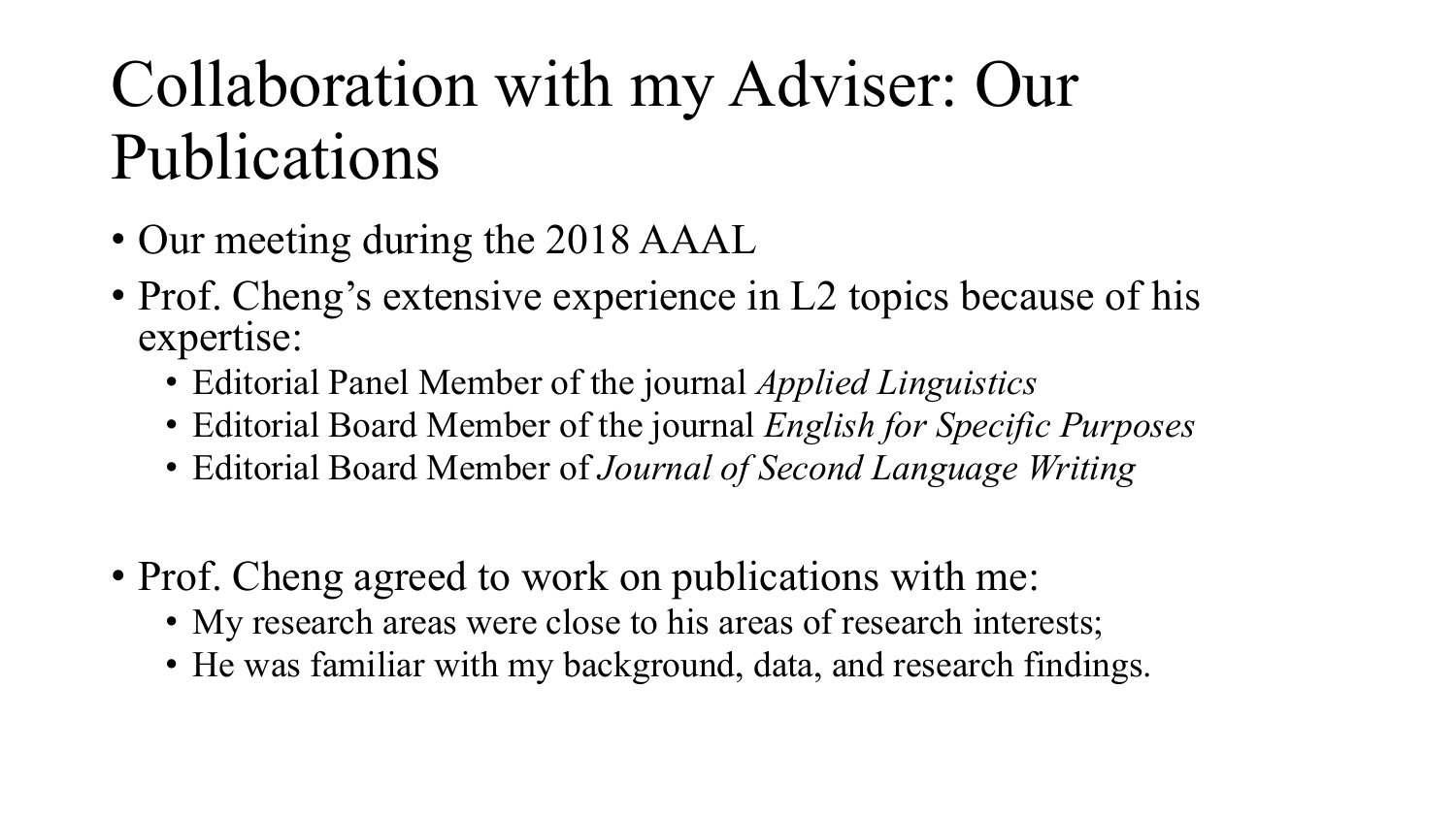- My share of the work:
	- Going over my dissertation data to devise a plan to use those data efficiently in several manuscripts;
	- Writing up the manuscripts;
	- Ensuring that the manuscripts were prepared for a few target journals.
- Prof. Cheng's share of the work:
	- Providing extensive feedback on the manuscripts;
	- Working with me on the subsequent revisions of the manuscripts.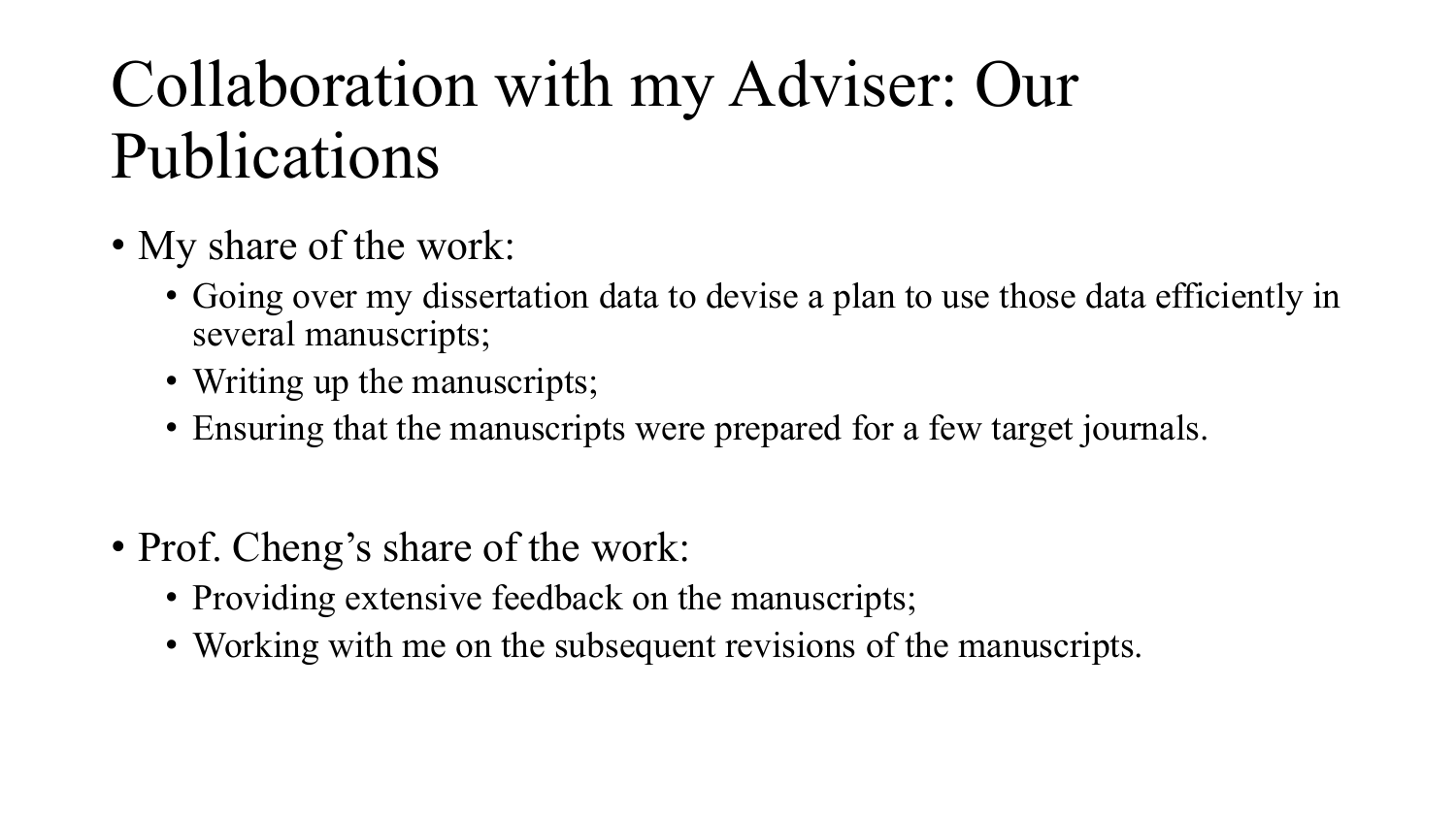Our collaboration on publications and presentations has resulted in:

Saeli, H., & Cheng, A. (under second review). Discrepancies in teachers' perceptions and reported practices: The case of written feedback in an EFL context. *European Journal of Applied Linguistics*.

Saeli, H., & Cheng, A. (under review). Peer Feedback, learners' engagement, and L2 writing development: The case of test-preparation classes. *Language Teaching Research*.

Saeli, H., & Cheng, A. (under review). What motivates teachers' written feedback practices? Exploring the relative importance of several factors. *L2 Journal*.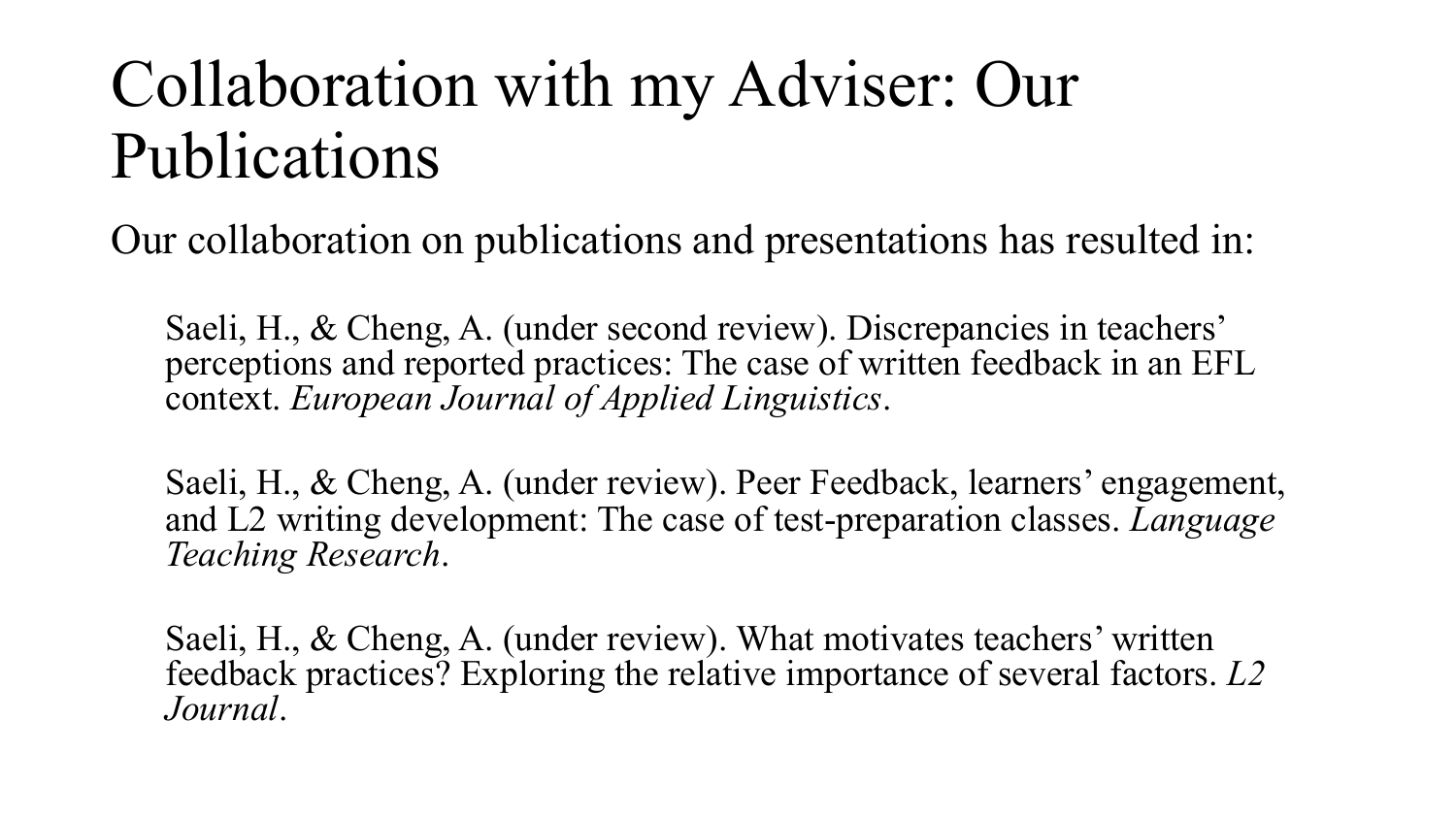Saeli, H., & Cheng, A. (2019). Effects of L1 writing experiences on L2 writing perceptions: Evidence from an English as a foreign language context. *Reading & Writing Quarterly*, *35*, 509-524.

Saeli, H., & Cheng, A. (2019). Student writers' affective engagement with grammar-centered written corrective feedback: The impact of (mis)aligned practices and perceptions. *Canadian Journal of Applied Linguistics*, *22*(2), 109- 132.

L1 writing experiences and L2 writing perceptions: Is there a relationship? (2019). Paper presented at *Symposium on Second Language Writing* (*SSLW*); Tempe, AZ (with An Cheng).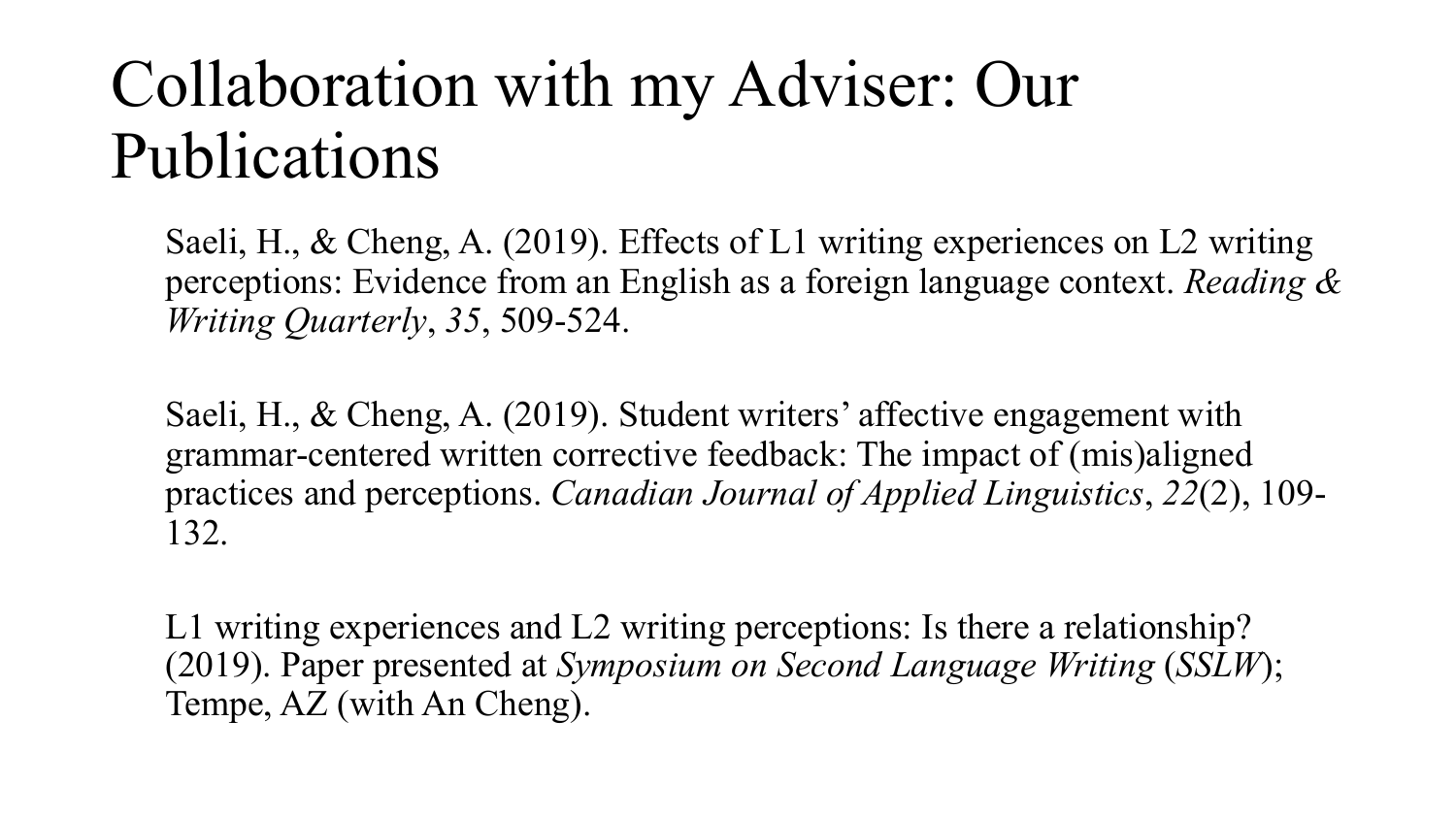# Collaboration with my Adviser on Publications: Take-home Messages

- *You* should approach your adviser.
- *You* should take the initiative when it comes to proposing ideas.
- Your adviser and you should have a clear understanding of your roles during the publication process:
	- Who should be in charge of findings the target journals?
	- Who should be in charge of finishing the manuscript based on the guidelines of these target journals?
	- Does your adviser prefer to see only the completed manuscript? Or every completed section one by one?
	- Who should be in charge of submitting the manuscripts to the target journals?
	- Who should be the "corresponding author"?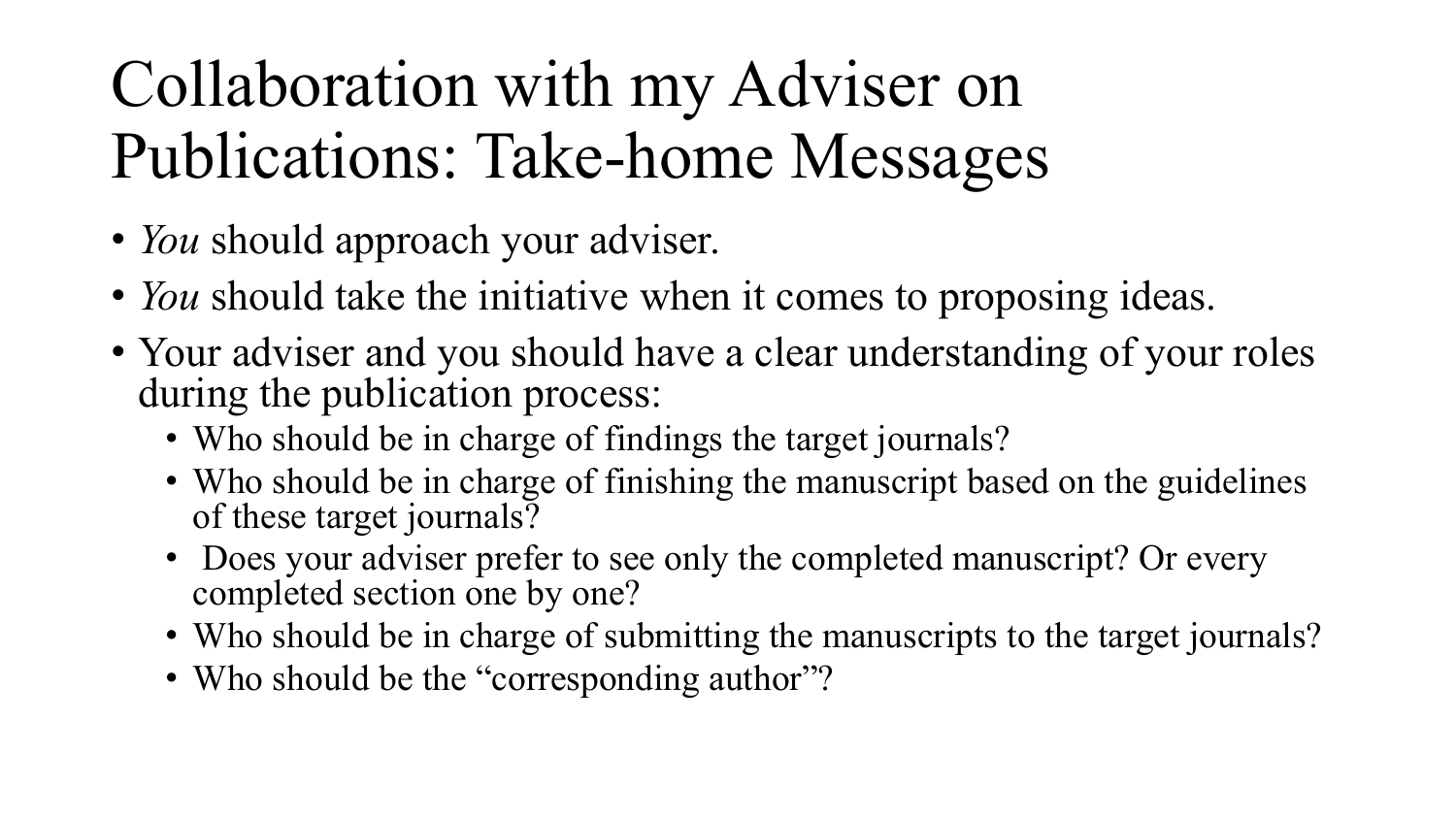# Collaboration with my Adviser on Publications: Take-home Messages

- Your adviser and you should work on a manageable timeline when working on the manuscripts:
	- How long should you spend on writing up the manuscripts?
	- How long should your adviser take when providing feedback?
	- What is your backup plan if your manuscript gets rejected?
	- Which new journals should you target when your manuscript get rejected? Most journals have an in-house initial review which helps expedite the process of receiving a decision;
	- Who will find new target journals?
	- How will you you use the feedback you received after the rejection of your manuscript?
	- How long should you work on the revisions before submitting the manuscript to a new journal?